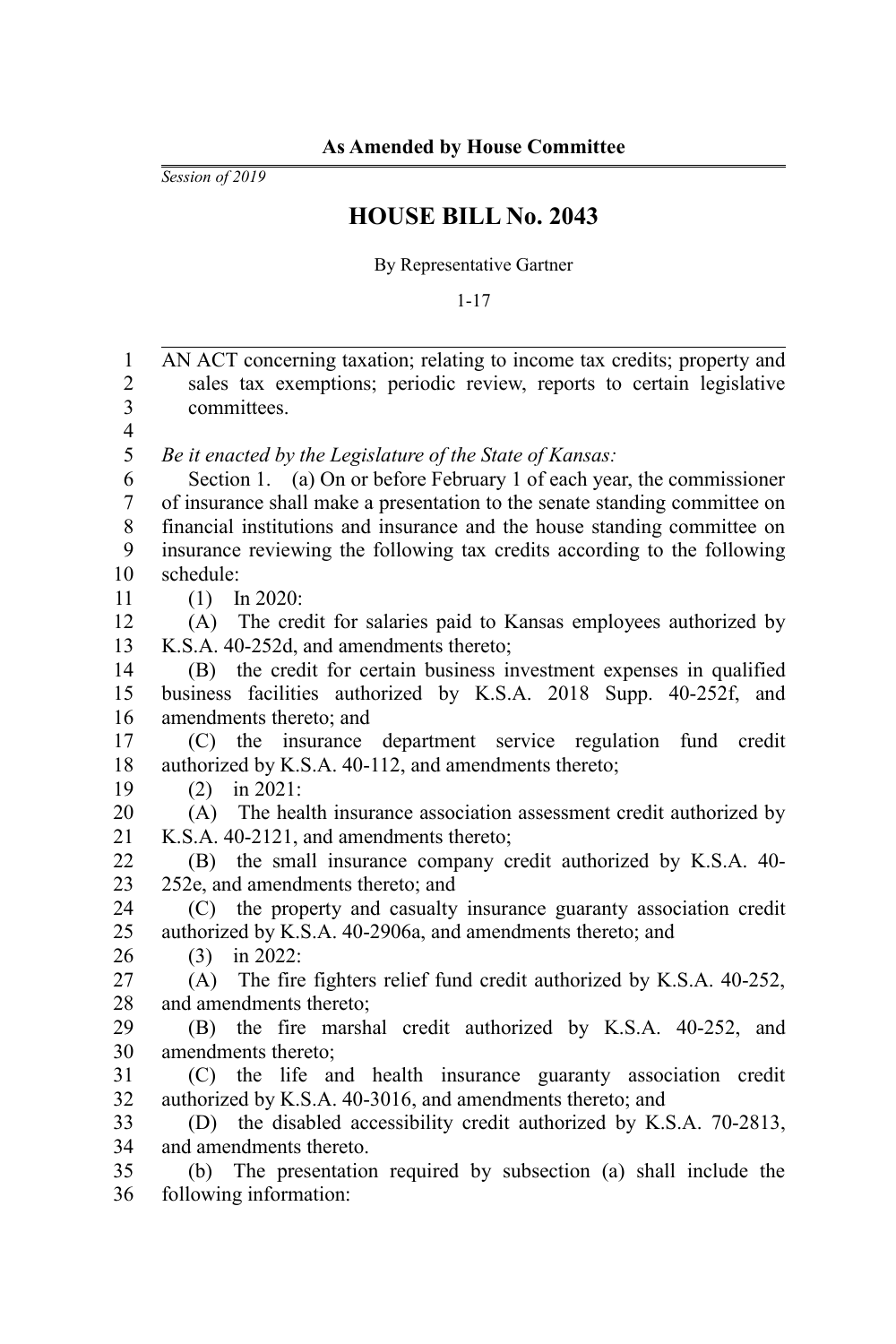(1) A description of the credit, its history and its goals;

1 2

(2) an assessment of the credit's design and administration; and (3) an estimate of the credit's economic and fiscal impact.

3 4 5

23

32

(c) A tax credit reviewed pursuant to subsection (a) shall be reviewed again not more than three years after the credit was most recently reviewed. 6

(d) **Upon request by either the chairperson of the senate standing committee on financial institutions and insurance or the chairperson of the house standing committee on insurance, the commissioner of insurance may include any additional tax credits to the presentation that are not listed in section 1, and amendments thereto, or remove any tax credits from the presentation that no longer have any effect.** 7 8 9 10 11 12

**(e)** On or before March 1 of each year, the senate standing committee on financial institutions and insurance and the house standing committee on insurance shall make a report to the legislature summarizing the committee's findings, conclusions and recommendations. A copy of such report shall be published on the Kansas insurance department's website. 13 14 15 16 17

Sec. 2. (a) On or before February 1 of each year, the secretary of commerce shall make a presentation to the senate standing committee on commerce and the house standing committee on commerce, labor and economic development reviewing the following tax credits and economic development programs according to the following schedule: 18 19 20 21 22

(1) In 2020:

(A) The STAR bond financing act, K.S.A. 2018 Supp. 12-17,162 et seq., and amendments thereto; 24 25

(B) the high performance incentive program, K.S.A. 74-50,131, and amendments thereto; 26 27

(C) tax credits for investment in stock of Kansas venture capital, inc., authorized by K.S.A. 74-8206, and amendments thereto; and 28 29

(D) tax credits for investment in a certified Kansas venture capital company authorized by K.S.A. 74-8304, and amendments thereto; 30 31

(2) in 2021:

(A) The promoting employment across Kansas act, K.S.A. 74-50,210 et seq., and amendments thereto; 33 34

(B) expenditures from the job creation fund created by K.S.A. 74- 50,224, and amendments thereto; 35 36

(C) tax credits for investment in the technology-based venture-capital fund authorized by K.S.A. 74-8316, and amendments thereto; and 37 38

(D) tax credits for investment in a certified local seed capital pool authorized by K.S.A. 74-8401, and amendments thereto; and 39 40

(3) in 2022: 41

(A) Student loans paid for a resident individual living in a rural opportunity zone, K.S.A. 74-50,223, and amendments thereto; 42 43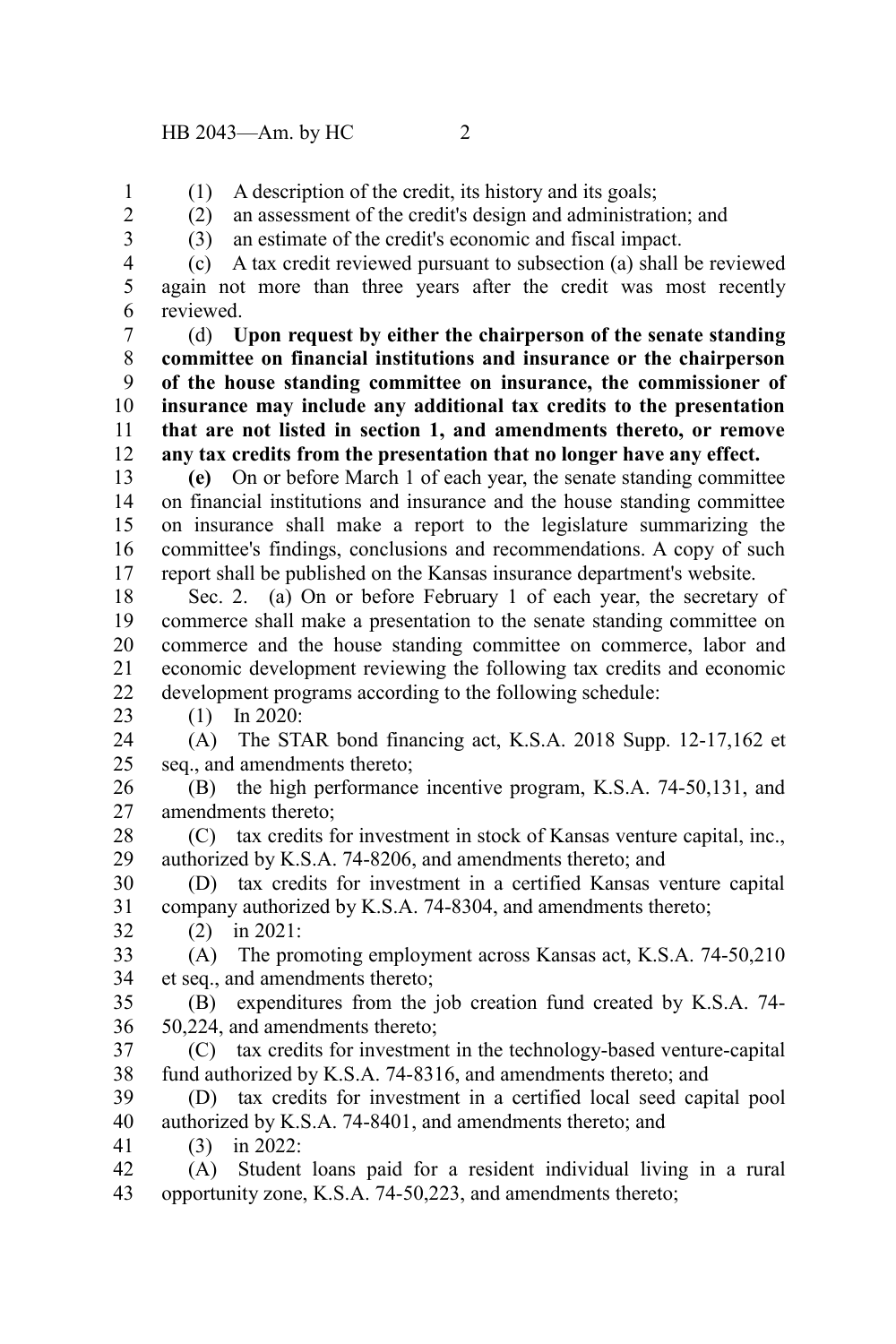(B) rural opportunity zone tax credits authorized by K.S.A. 2018 Supp. 79-32,267, and amendments thereto; 1 2

3

(C) tax credits authorized by the Kansas angel investor tax credit act, K.S.A. 74-8131 et seq., and amendments thereto; and 4

5 6

9

11

(D) tax credits authorized by the individual development account program act, K.S.A. 74-50,208, and amendments thereto.

(b) The presentation required by subsection (a) shall include the following information: 7 8

(1) A description of the incentive, its history and its goals;

10

(2) an assessment of the incentive's design and administration; and (3) an estimate of the incentive's economic and fiscal impact.

(c) A tax credit or economic development program reviewed pursuant to subsection (a) shall be reviewed again not more than three years after the credit was most recently reviewed. 12 13 14

(d) **Upon request by either the chairperson of the senate standing committee on commerce or the chairperson of the house standing committee on commerce, labor and economic development, the secretary of commerce may include any additional tax credits or economic development programs to the presentation that are not listed in section 2, and amendments thereto, or remove any tax credits or economic development programs from the presentation that no longer have any effect.** 15 16 17 18 19 20 21 22

**(e)** On or before March 1 of each year, the senate standing committee on commerce and the house standing committee on commerce, labor and economic development shall make a report to the legislature summarizing the committee's findings, conclusions and recommendations. A copy of such report shall be published on the Kansas department of commerce's website. 23 24 25 26 27 28

Sec. 3. (a) On or before February 1 of each year, the secretary of revenue shall make a presentation to the senate standing committee on assessment and taxation and the house standing committee on taxation reviewing the following tax credits and exemptions according to the following schedule: 29 30 31 32 33

(1) In 2020: 34

(A) The adoption credit authorized by K.S.A. 2018 Supp. 79-32,202a, and amendments thereto; 35 36

(B) the earned income credit authorized by K.S.A. 2018 Supp. 79- 32,205, and amendments thereto; 37 38

(C) the research and development credit authorized by K.S.A. 2018 Supp. 79-32,182b, and amendments thereto; and 39 40

- (D) property tax exemptions; 41
- (2) in 2021: 42

(A) The business and job development credit authorized by K.S.A. 43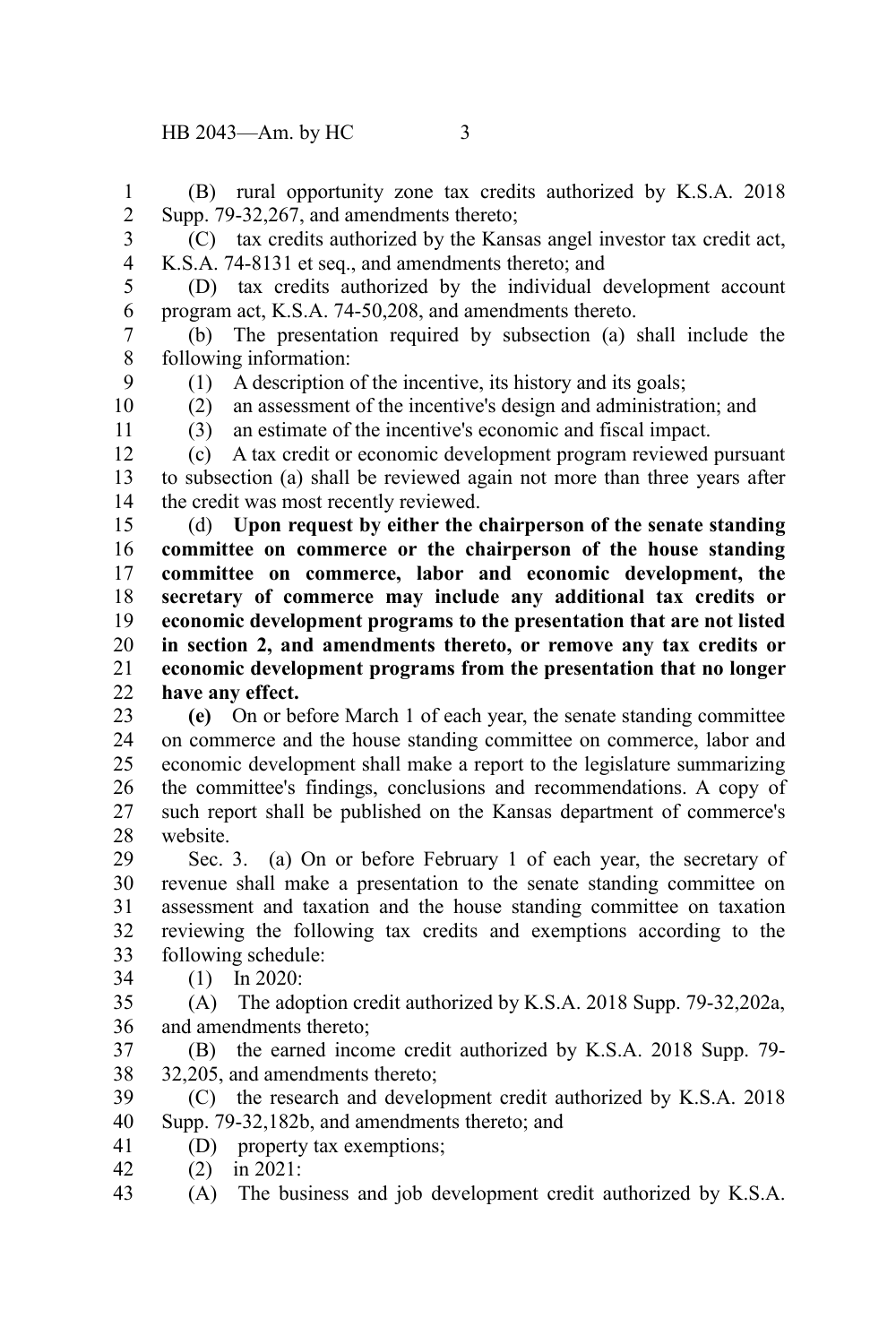79-32,153, and amendments thereto; 1

(B) the historic preservation credit authorized by K.S.A. 2018 Supp. 2

79-32,211, and amendments thereto**. The state historical society shall assist the secretary of revenue in presenting on the historic preservation credit**; 3 4 5

- (C) the film production credit authorized by K.S.A. 2018 Supp. 79- 32,258, and amendments thereto; and 6 7
	- (D) sales tax exemptions;
- (3) in 2022: 9

8

(A) The community service contribution credit authorized by K.S.A. 79-32,197, and amendments thereto; 10 11

(B) the environmental compliance credit authorized by K.S.A. 2018 Supp. 79-32,222, and amendments thereto; 12 13

(C) the assistive technology contribution credit authorized by K.S.A. 65-7107, and amendments thereto; and 14 15

(D) the low-income student scholarship credit authorized by K.S.A. 72-4357, and amendments thereto; and 16 17

(4) in 2023:

(A) The tax credit on food purchases authorized by K.S.A. 2018 Supp. 79-32,271, and amendments thereto; 19 20

(B) the telecommunications property tax credit authorized by K.S.A. 2018 Supp. 79-32,210, and amendments thereto; and 21 22

(C) the higher education deferred maintenance credit authorized by K.S.A. 2018 Supp. 79-32,261, and amendments thereto. 23 24

(b) The presentation required by subsection (a) shall include the following information: 25 26

27 28

29

18

(1) A description of the incentive, its history and its goals;

(2) an assessment of the incentive's design and administration; and

(3) an estimate of the incentive's economic and fiscal impact.

(c) A tax credit reviewed pursuant to subsection (a) shall be reviewed again not more than four years after the credit was most recently reviewed. 30 31

(d) **Upon request by either the chairperson of the senate standing committee on assessment and taxation or the chairperson of the house standing committee on taxation, the secretary of revenue may include any additional tax credits and exemptions to the presentation that are not listed in section 3, and amendments thereto, or remove any tax credits and exemptions from the presentation that no longer have any effect.** 32 33 34 35 36 37 38

**(e)** On or before March 1 of each year, the senate standing committee on assessment and taxation and the house standing committee on taxation shall make a report to the legislature summarizing the committee's findings, conclusions and recommendations. A copy of such report shall be published on the Kansas department of revenue's website. 39 40 41 42 43